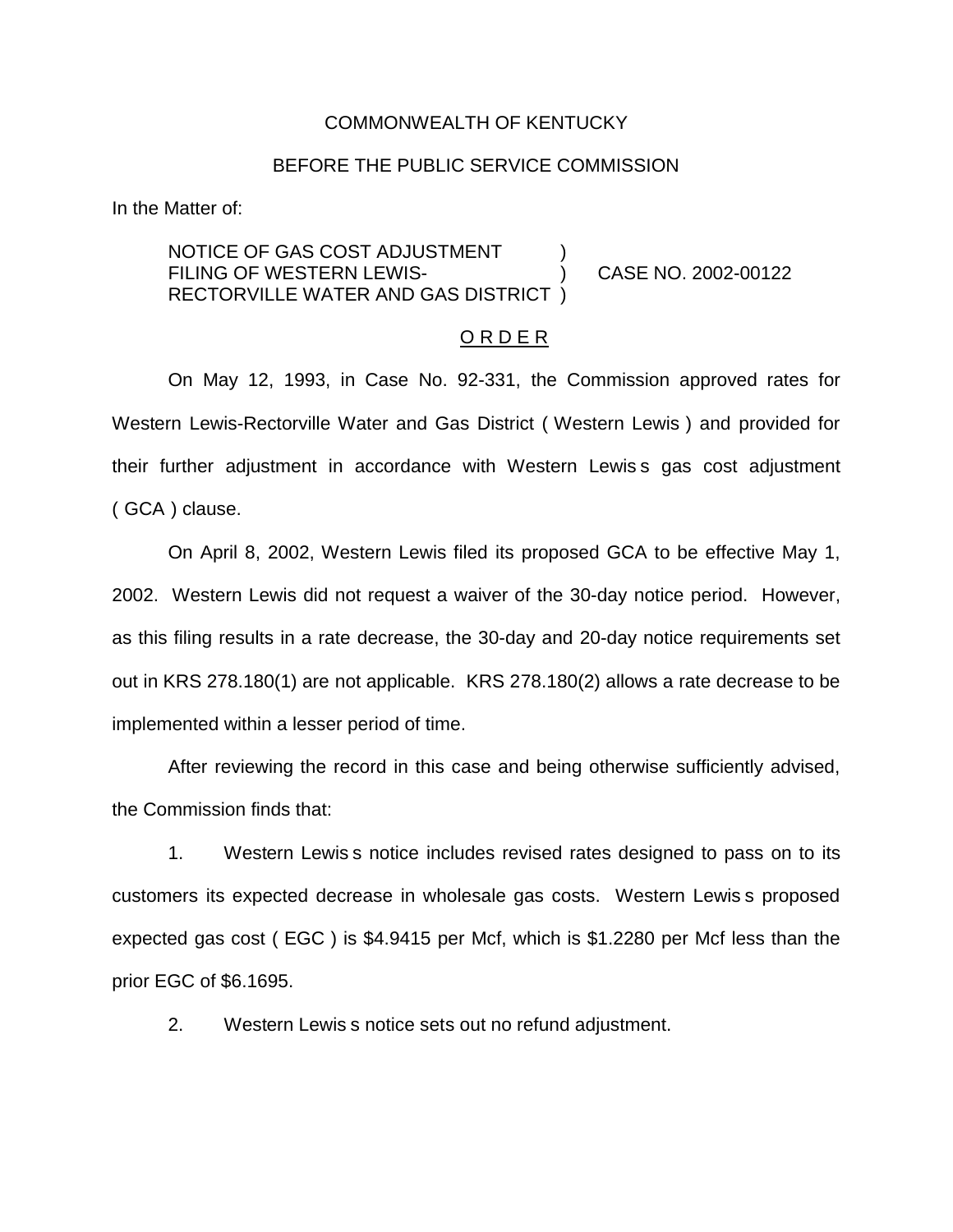3. Western Lewis s notice sets out no current actual adjustment ( AA ). Western Lewis s notice sets out a total AA of (\$1.5021) per Mcf, which represents no change from the previous total AA.

4. Western Lewis s notice sets out no current quarter balance adjustment ( BA ). Western Lewis s notice sets out a total BA of 18.74 cents per Mcf, which represents no change from the previous total BA.

5. These combined adjustments produce a gas cost recovery rate ( GCR ) of \$3.6268 per Mcf, which is \$1.2280 per Mcf less than the previous rate of \$4.8548.

6. The rates in the Appendix to this Order are fair, just, and reasonable, in the public interest, and should be approved for bills rendered by Western Lewis on and after May 1, 2002.

IT IS THEREFORE ORDERED that:

1. The rates in the Appendix to this Order are approved for bills rendered on and after May 1, 2002.

2. Within 20 days of the date of this Order, Western Lewis shall file with this Commission its revised tariffs setting out the rates authorized herein.

Done at Frankfort, Kentucky, this 24<sup>th</sup> day of April, 2002.

By the Commission

ATTEST:

 $\sqrt{N}$